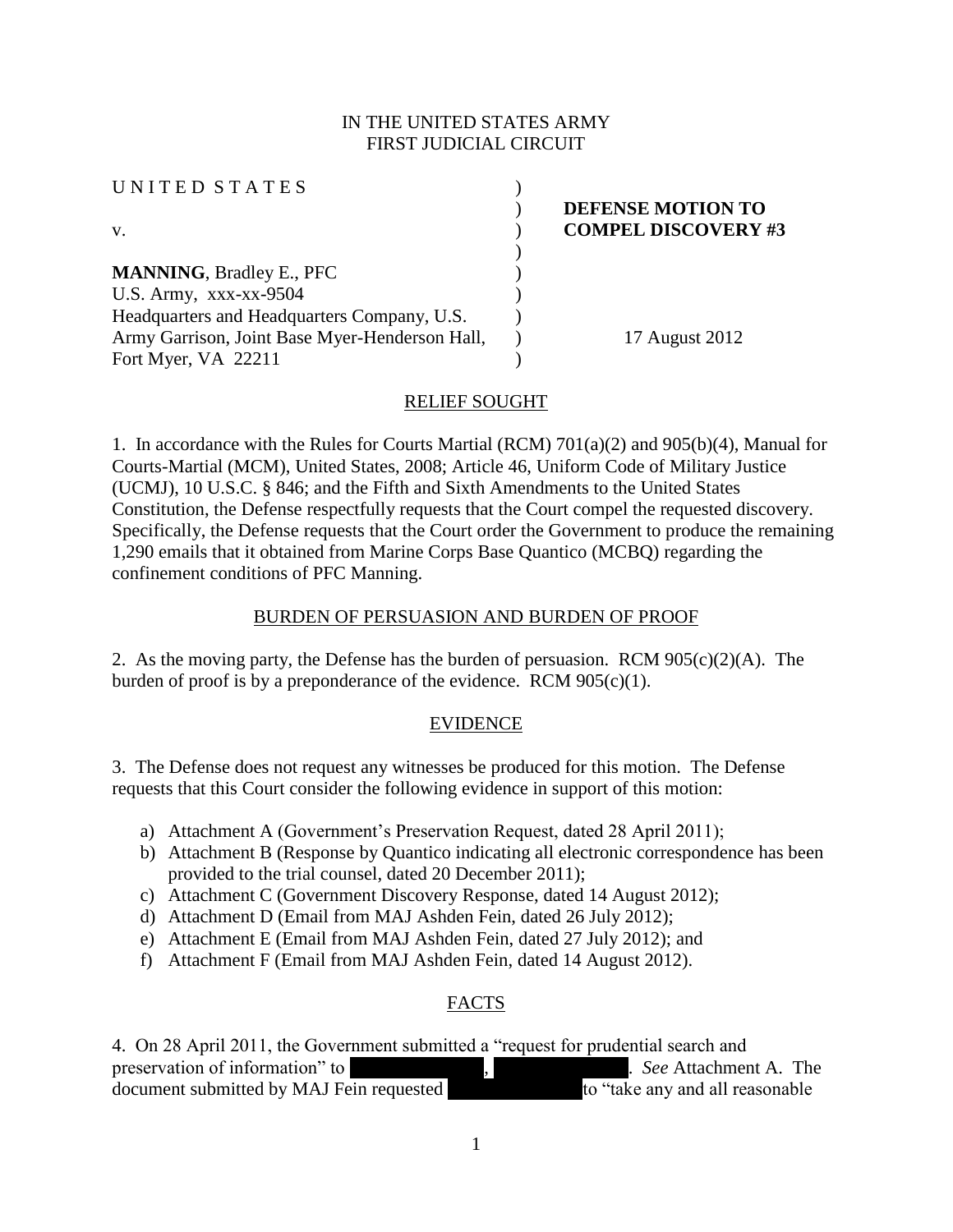and necessary steps to preserve any information held by your command which concerns or references PFC Manning" and secondly "that your command conduct a thorough and comprehensive search of its records for information which relates to PFC Manning's confinement at the Quantico Brig." *Id*. In August of 2011, the Government began receiving documentation responsive to its preservation request. *See* Attachment C.

5. On 20 December 2011,  $\qquad \qquad$ , the  $\qquad \qquad$  for confirmed that "all relevant electronic correspondence, electronic files and hard copy documentary evidence regarding the confinement of PFC Manning in the possession of Marine Corp [B]ase Quantico official[s] have been provided. Trial counsel were (sic) permitted to view and copy all relevant files maintained by the Quantico Pretrial Confinement Facility." *See*  Attachment B.

6. The Government began providing documentation related to PFC Manning's confinement at Quantico in October of 2011. Based upon the volume of the information provided, the Defense believed that this was the full extent of the information the Government had from Quantico.

7. On 25 July 2012, almost a year after the Government first began receiving documentation from Quantico, and almost seven months after receiving the last of the Quantico documentation, the Government started reviewing the emails that it had received from Quantico. *See*  Attachment C. According to the Government, it started reviewing these emails "in preparation for the defense Article 13 motion." *Id*. 4. The Article 13 motion, however, had been on the case calendar since this case was referred. The established deadline for the Defense to file the Article 13 motion was 27 July 2012. Additionally, the Defense had already advised the Government that the Article 13 motion would be a very lengthy and involved motion, totaling over 100 pages. In fact, the case calendar had accommodated the Government's request for an additional week to respond to the motion due to the anticipated length of the motion.

8. Once the Government elected to review the Quantico documentation, it reviewed a total of 1,374 emails on 25 and 26 July 2012. *Id*., *see also*, Attachment F. On 26 July 2012, the Government selected 84 emails that it believed were "obviously material to the preparation of the defense" and produced them to the Defense. *See* Attachment D.

9. On 27 July 2012, the Defense notified the Court that MAJ Fein had sent, at 2115 on 26 July 2012, 84 separate emails which depicted high level discussions at Quantico concerning PFC Manning's custody status. The Court held an RCM 802 conference on 27 July 2012 to discuss the need for a continuance in the consideration of the Article 13 motion.

10. As a result of the Government's late discovery, the Defense requested a continuance of the proceedings in order to review and incorporate information from the 84 emails into its Article 13 submissions; to interview (and re-interview) witnesses based on information contained therein; and to file a supplemental Article 13 witness list. On 1 August 2012, the Court granted the Defense's request.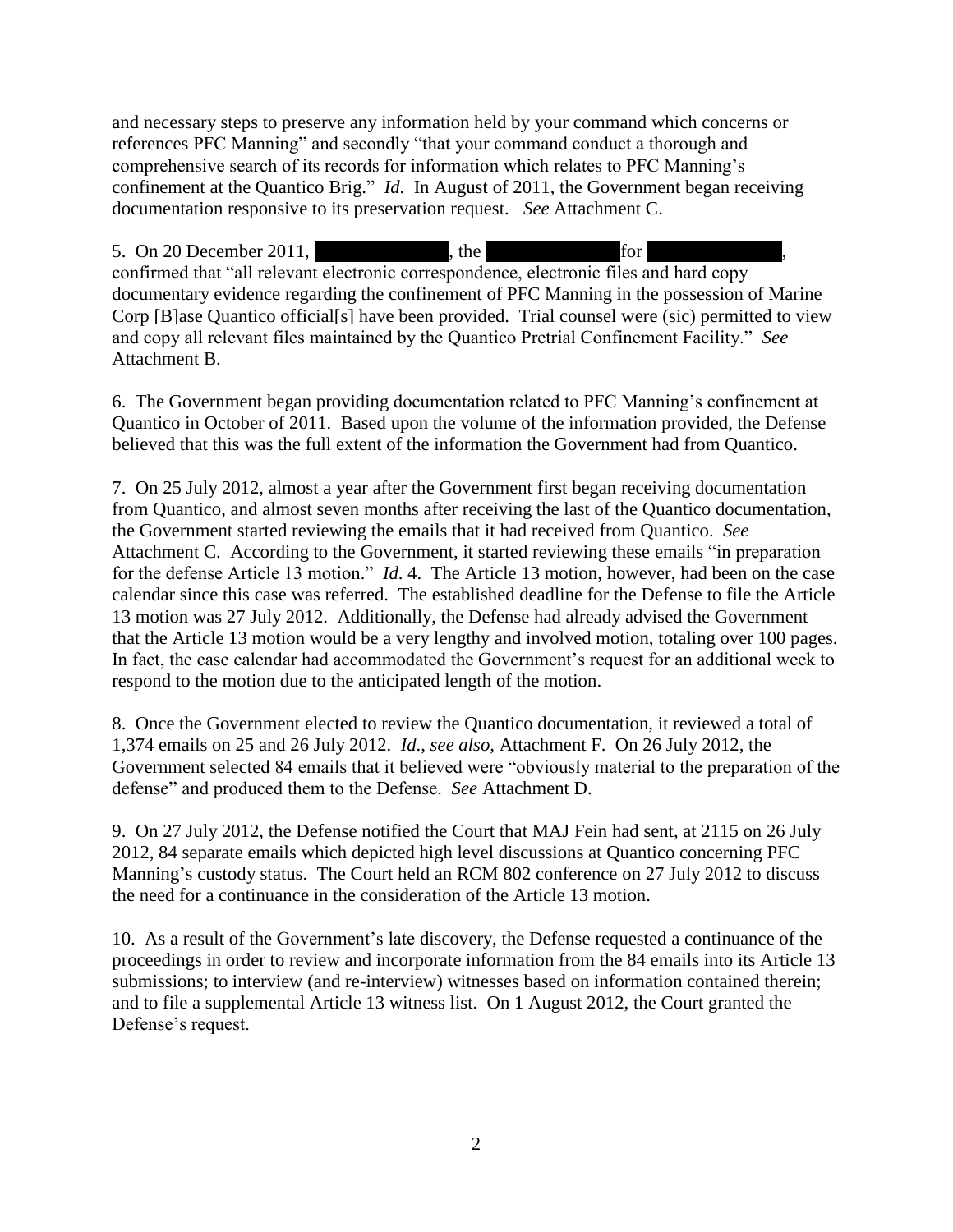### ARGUMENT

11. The emails from Quantico are in the possession, custody, and control of the military and fall within RCM 701(a)(2). While the Government has turned over a small fraction of this material, 84 emails, it has failed to turn over any of the remaining 1,290 emails which are "regarding the confinement of PFC Manning" and were turned over by Quantico in response to MAJ Fein's "prudential search and preservation" request. *See* Attachments A and B.

12. RCM 701(a)(2)(A) provides that, after service of charges, upon request of the Defense, the Government shall permit the Defense to inspect:

Any books, papers, documents, photographs, tangible objects, buildings, or places, or copies of portions thereof, *which are within the possession, custody, or control of military authorities*, and which are material to the preparation of the defense or are intended for use by the trial counsel as evidence in the prosecution case-in-chief at trial, or were obtained from or belong to the accused.

(emphasis supplied).

13. The Government has previously maintained that if an organization is subject to a military command, then this factor controls the determination of whether materials are within the possession, custody, or control of military authorities. *See* Appellate Exhibit XLIX. The Court has held that "the defense is entitled to disclosure of matters known to the trial counsel or in the possession of military authorities." *See* Appellate Exhibit CXLVII, p. 4. Quantico is subject to a military command. Accordingly, the Government has an obligation to turn over documents that are material to the preparation of the defense.

14. As the Defense has argued before, the case law reaffirms that "material" under RCM 701(a)(2)(A) is not a difficult standard to satisfy. In *United States v. Cano*, 2004 WL 5863050 at \*3 (A. Crim. Ct. App. 2004), our superior court discussed the content of the "materiality" standard under R.C.M. 701(a)(2)(A):

In reviewing AE V in camera, the military judge said that he examined the records and AE III contained "everything . . . [he] thought was even remotely potentially helpful to the defense." That would be a fair trial standard, but our examination finds a great deal more that should have been disclosed as "material to the preparation of the defense." We caution trial judges who review such bodies of evidence in camera to do so with an eye and mind-set of a defense counsel at the beginning of case preparation. That is, not solely with a view to the presentation of evidence at trial, but to actually preparing to defend a client, so that the mandate of Article 46, UCMJ, is satisfied.

*See also United States v. Roberts,* 59 M.J. 323, 326 (C.A.A.F. 2004) ("The defense had a right to this information because it was relevant to SA M's credibility and was therefore material to the preparation of the defense for purposes of the Government's obligation to disclose under R.C.M.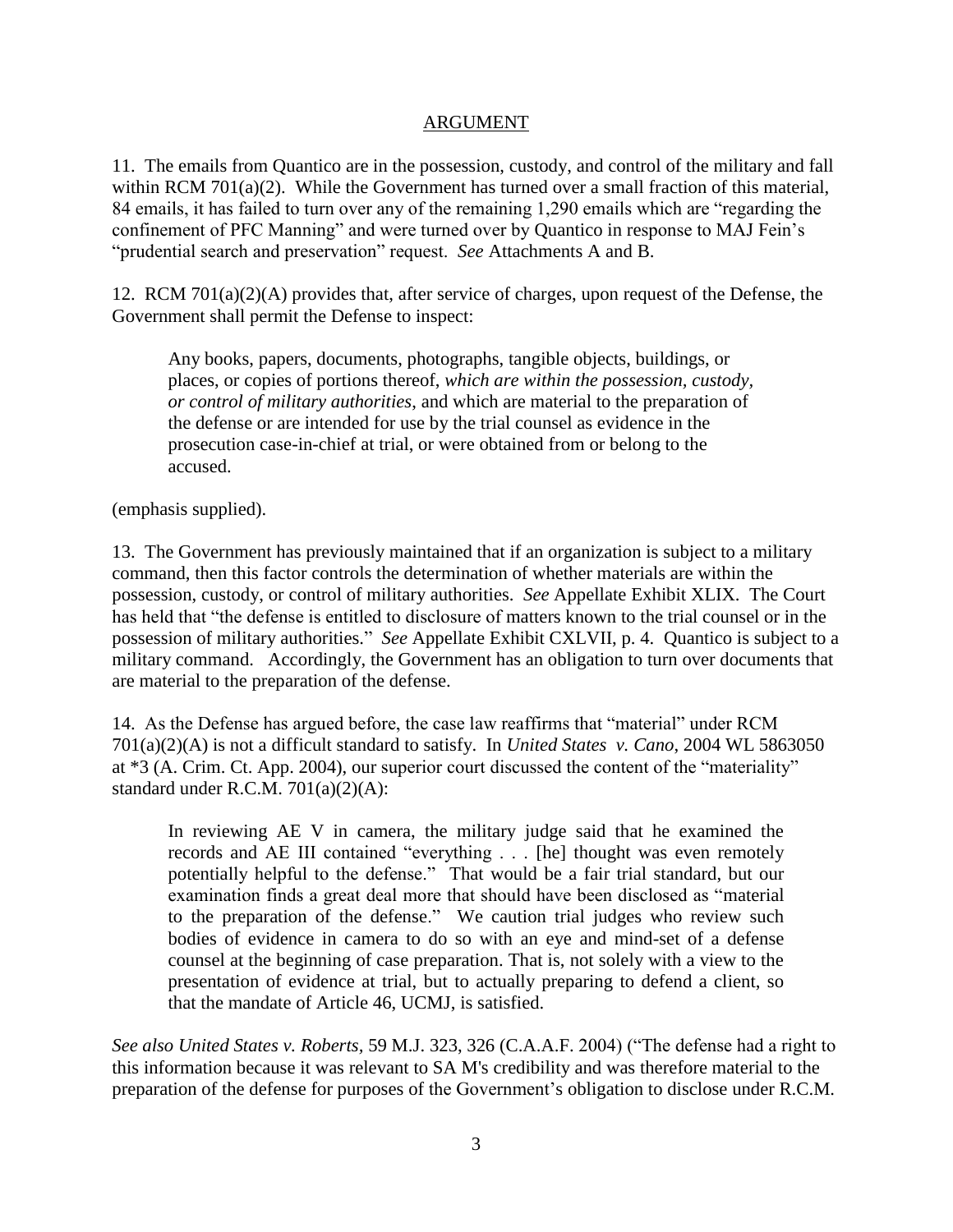701(a)(2)(A).")(emphasis added); *United States v. Webb,* 66 M.J. 89, 92 (C.A.A.F. 2008) ("[U]pon request of the defense, the trial counsel must permit the defense to inspect any documents within the custody, or control of military authorities that are 'material to the preparation of the defense.' R.C.M. 701(a)(2)(A). Thus, an accused's right to discovery is not limited to evidence that would be known to be admissible at trial. It includes materials that would assist the defense in formulating a defense strategy.").

15. On 8 December 2010, the Defense requested "[a]ny and all documents or observation notes by employees of the Quantico confinement facility relating to PFC Bradley Manning." *See*  Attachment E. In response to the Defense's request, "the prosecution requested Quantico preserve all documentation and their emails." *Id*.

16. In spite of receiving the 1,374 emails in response to its preservation request, the Government elected to permit these emails to collect dust in one of its file cabinets until two days before the Defense's Article 13 motion was due. In defending its conduct, the Government will likely try to assert that it did not believe that an emails involving the \*\*\*Redacted\*\*\*\*and Brig personnel, or emails concerning PFC Manning's confinement status were "documents or observations notes by employees of the Quantico confinement facility" within the meaning of the Defense's discovery request. The Government will likely try to convince the Court that when it was reviewing the emails for *Giglio* and *Jencks* under RCM 914, it came across information that was obviously material to the preparation of the Defense and then turned the information over as soon as it was aware of its existence. Such a position is untenable. These emails are clearly "documents … by employees of Quantico confinement facility relating to PFC Manning" and should have been produced a long time ago pursuant to the Defense's discovery request. Indeed, the Government itself recognizes that these documents are discoverable under RCM 701(a)(2) as it indicates that these emails are "obviously material to the preparation of the defense."

17. The Government was clearly aware of the fact that the Defense believed PFC Manning's confinement conditions were unnecessarily onerous. PFC Manning had repeatedly requested to be removed from MAX and POI. Additionally, the Defense made numerous requests of the United States Army Staff Judge Advocate's Office for the Military District of Washington to assist in removing PFC Manning from MAX and POI. In the fall of 2010, Mr. Coombs and MAJ Fein had several telephone conversations about the onerous conditions of PFC Manning's confinement. MAJ Fein assured Mr. Coombs that he was looking into the issue and would view it as one of his highest priorities. *See* Defense Article 13 Motion, p. 47. PFC Manning was never taken off of MAX or POI status. And it is clear that MAJ Fein and the Government did not advocate for the rights of PFC Manning during this period despite repeated protestations from the Defense that PFC Manning was being subjected to illegal pretrial punishment.

18. Despite being aware of the impending Article 13 motion, the Government inexplicably chose to wait until two days before the filing of the Defense's Article 13 motion before reviewing documents that it had been holding for close to a year. This conduct is either yet another example of that lack of due diligence on the Government's part, or a conscious decision by the Government to gain a tactical advantage in the Article 13 motion.